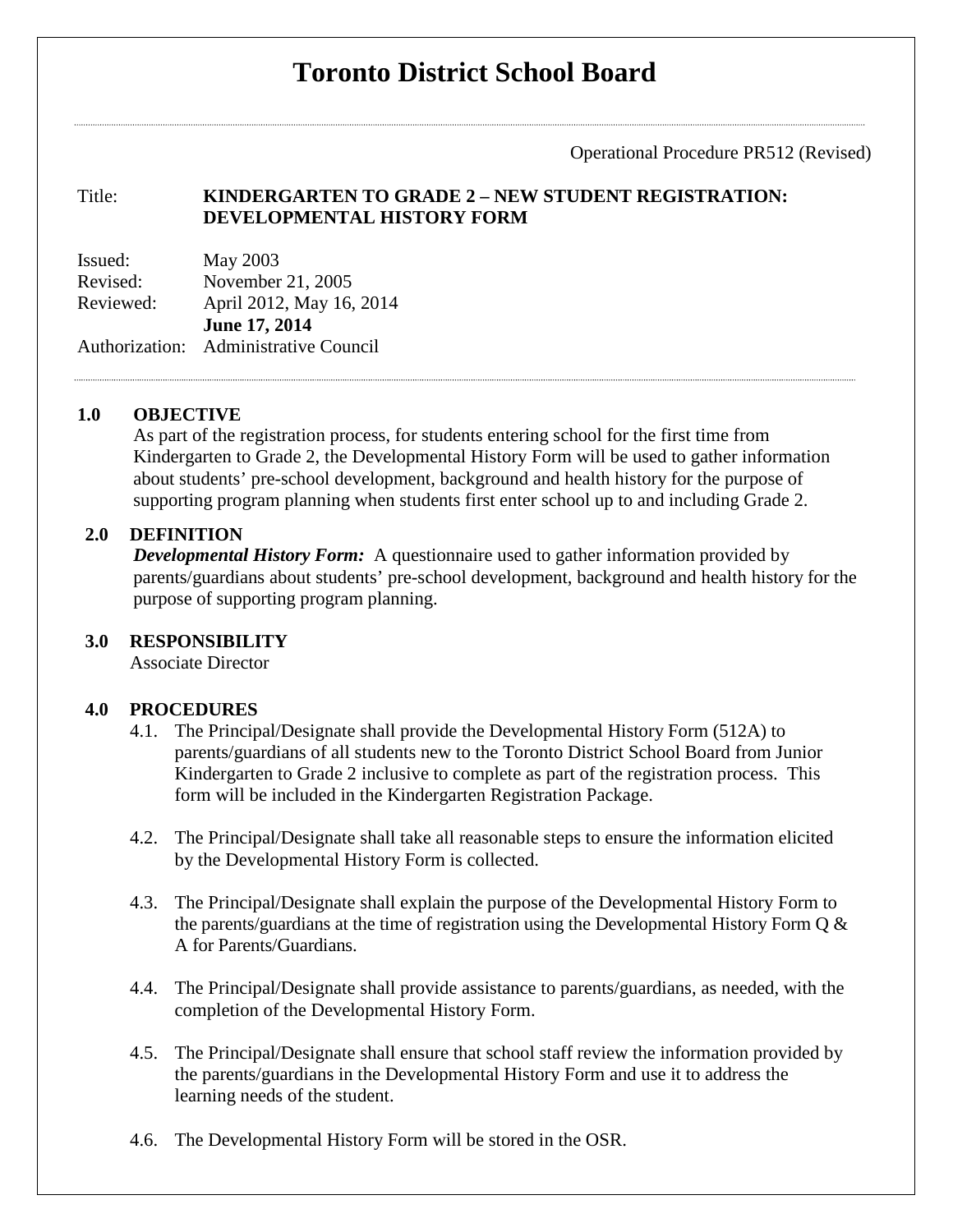## **5.0 APPENDICES**

Appendix A: Developmental History Form Q & A for Parents/Guardians

# **6.0 RELATED DOCUMENTS**

Form 512A, Parents/Guardians Letter and Developmental History Form - English Form 512B, Parents/Guardians Letter – Arabic Form 512C, Parents/Guardians Letter – Bengali Form 512D, Parents/Guardians Letter – Chinese Form 512E, Parents/Guardians Letter – Dari Form 512F, Parents/Guardians Letter – Farsi Form 512G, Parents/Guardians Letter – Greek Form 512H, Parents/Guardians Letter – Gujarati Form 512I, Parents/Guardians Letter – Hindi Form 512J, Parents/Guardians Letter –Hungarian Form 512K, Parents/Guardians Letter – Korean Form 512L, Parents/Guardians Letter – Ojibway Form 512M, Parents/Guardians Letter – Portuguese Form 512N, Parents/Guardians Letter – Punjabi Form 512O, Parents/Guardians Letter – Romanian Form 512P, Parents/Guardians Letter – Russian Form 512Q, Parents/Guardians Letter – Somali Form 512R, Parents/Guardians Letter – Spanish Form 512S, Parents/Guardians Letter – Tagalog Form 512T, Parents/Guardians Letter – Tamil Form 512U, Parents/Guardians Letter – Urdu Form 512V, Parents/Guardians Letter – Vietnamese

# **7.0 REFERENCE DOCUMENTS**

*Ministry of Education, Policy/ Program Memorandum No. 11 – Early and Ongoing Identification*